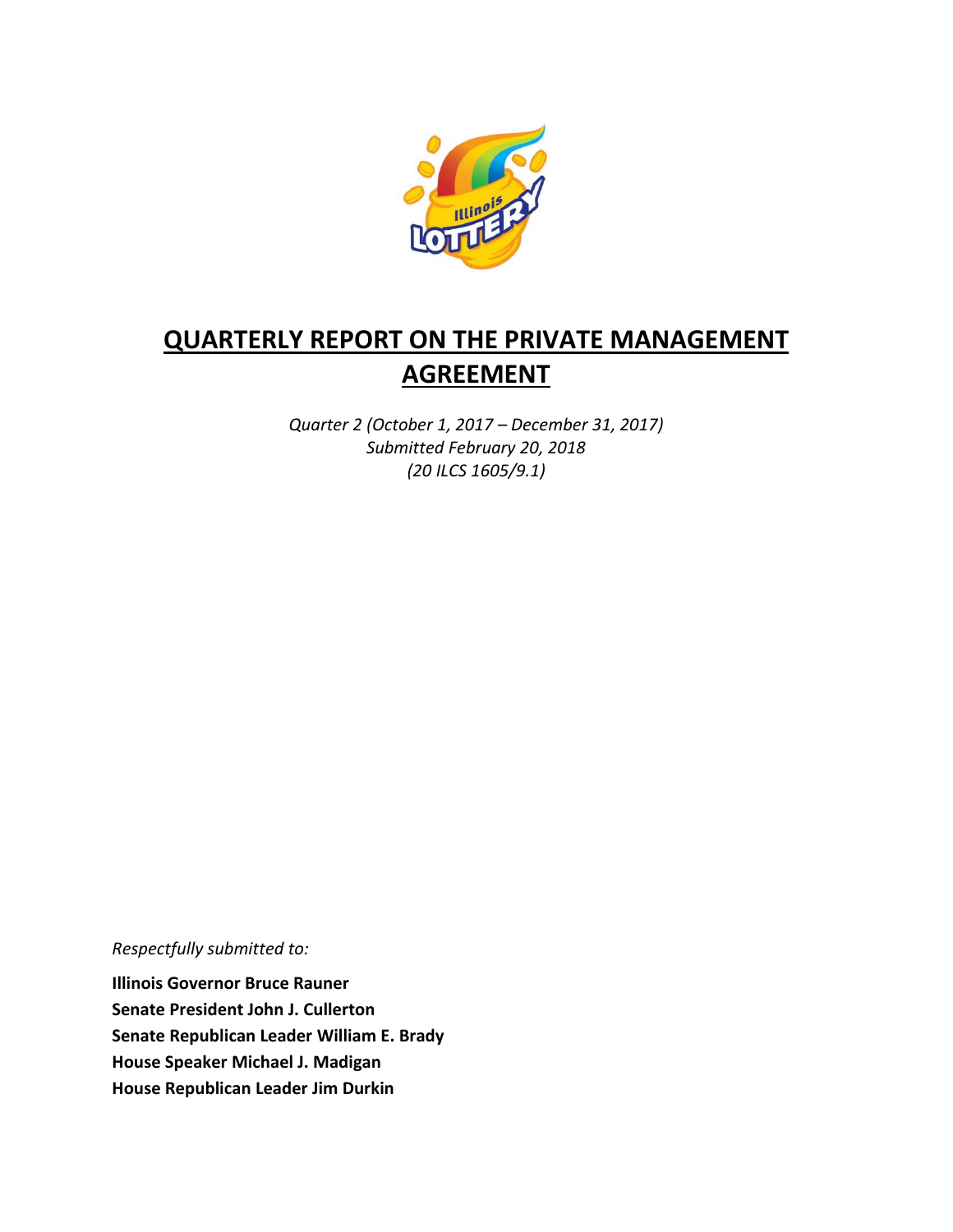### **The Illinois Lottery – Private Management Current Status**

The Illinois Lottery and Camelot Illinois entered into a new 10-year private management agreement on Oct. 13, 2017. The agreement delivers key drivers of responsible growth and aligns the manager's financial interests to the state's, addressing key contractual weaknesses encountered in the Lottery's prior private management arrangement.

The new private management agreement with Camelot is structured to accomplish the Lottery's five key goals, which included responsible growth of the Lottery's player base, aligned financial incentives, elimination of conflicts of interest, the introduction of new technology and innovation, and greater responsiveness to public needs and concerns.

In January 2018, Camelot replaced Northstar as private manager. The Lottery and Camelot are in the midst of a technology transition (full replacement of the gaming system, retailer terminals, vending machines, and iLottery website) that is anticipated to be completed in December 2018.

#### **Overall Sales and Transfers to Good Causes**

| <b>FY18</b> | <b>Sales</b>    | <b>Transfers to</b><br><b>Common School</b><br><b>Fund</b> | <b>Transfers to Special</b><br><b>Causes</b> |
|-------------|-----------------|------------------------------------------------------------|----------------------------------------------|
| Q1          | \$720 million   | \$153,410,000                                              | \$436,654                                    |
| Q2          | \$704 million   | \$184,460,000                                              | \$829,131                                    |
| Q3          |                 |                                                            |                                              |
| Q4          |                 |                                                            |                                              |
| Total       | \$1.424 billion | \$337,870,000                                              | \$1,265,785                                  |

Below are the FY18 Quarter 2 sales and transfers to good causes:

| <b>Specialty Ticket Name</b> | <b>FY18 Transfers</b> |
|------------------------------|-----------------------|
| <b>Veterans Cash</b>         | \$438,283             |
| Ticket for the Cure          | \$363,853             |
| The MS Project               | \$60,442              |
| <b>Red Ribbon Cash</b>       | \$355,079             |
| <b>Special Olympics</b>      | \$48,128              |